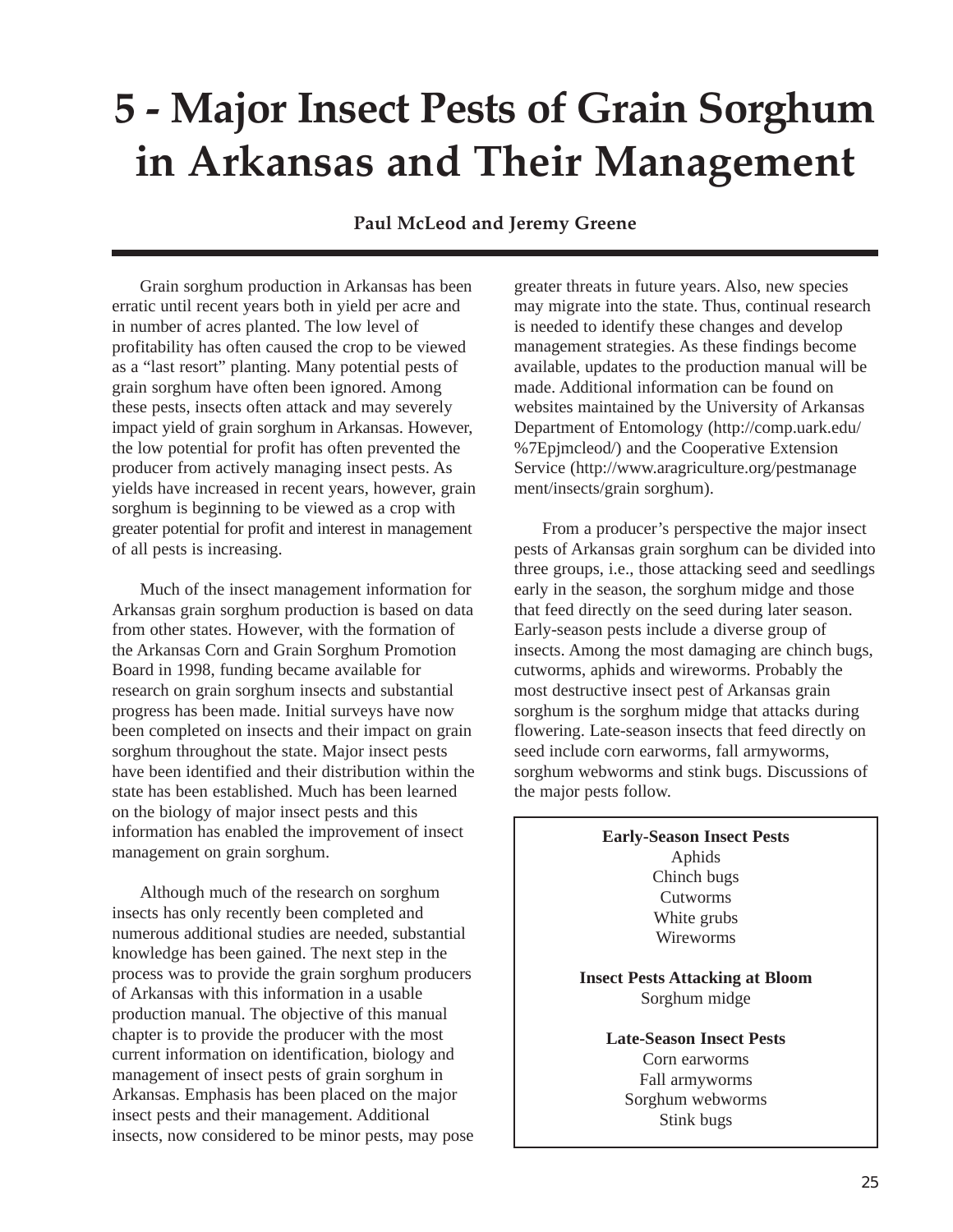# **Aphids Including the Greenbug, Corn Leaf and Yellow Sugarcane Aphid, Homoptera: Aphididae**

# **Description**

Aphids found on Arkansas grain sorghum are minute (<1/8 inch long), blueish-green insects (Photo 5-1\*). Clear membranous wings may be present but wingless forms are more common. Aphids occur in colonies which contain different size nymphs and adults. As the newly born nymphs increase in size, molting occurs and the white exoskeleton is left on the leaf surface.

# **Distribution, Damage and Impact**

Aphid species that attack grain sorghum occur throughout the state. Among the aphids found on grain sorghum in Arkansas, the greenbug is generally the most damaging. Aphids feed by inserting their stylet or beak into the plant tissue and removing plant sap. Large amounts of sap are removed and the partially digested contents are excreted onto the plant surface in the form of a clear sticky honeydew. A dark gray mold may later form on the honeydew. The level of injury in Arkansas grain sorghum is often low and beneficial organisms may provide sufficient control. Aphids also transmit viral diseases but aphid control is not effective in viral disease management.

# **Life History**

Aphids are capable of overwintering on alternate host plants in Arkansas. Also, winged aphids are carried into the state on winds coming from more southern areas each spring. Adults colonize grassy hosts and grain sorghum seedlings and reproduce asexually through the summer. Development of nymphs is rapid and many generations occur each season. Foliar insecticides applied for control of other insects may reduce beneficial insect populations and result in an aphid population increase.

# **Management**

Excessive aphid populations on actively growing grain sorghum may be managed with **foliar insecticides** but the benefits may be very limited.

Numerous **beneficial organisms** affect aphids, including naturally occurring insect pathogens, parasites and predators and insecticide use may reduce their effectiveness. Some grain sorghum hybrids possess some level of **resistance** to the aphid.

# **Insecticide Recommendations for Aphids on Grain Sorghum**

See Table 5-2 for insecticide recommendations current at time of publishing. Current updated recommendations can be found in the Cooperative Extension Service publication MP-144 and on the world wide web at www.cdms.net/manuf/default.asp. Always follow instructions on pesticide labels.

# **Chinch Bug, Blissus leucopterus leucopterus, Heteroptera: Lygaeidae.**

# **Description**

Chinch bug adults are true bugs, i.e., the front half of the forewing is hardened while the rear portion is membranous. Color is generally black but the light-colored wings give the appearance of a white band across the midsection (Photo 5-2). Adults are only about 3/16 inch long. Immatures vary greatly in appearance. Newly hatched nymphs appear as minute reddish/orange specs on sorghum stalks and foliage (Photo 5-3). As nymphs develop, color changes from orange to dark gray or black. All nymphs are wingless.

# **Distribution, Damage and Impact**

In Arkansas, chinch bug populations have varied greatly during the past four years. Few were detected during 1999 and 2000 except for Lafayette County in extreme southwest Arkansas. Surveys during the last two years, however, have detected chinch bugs throughout the state. Outside of Arkansas, chinch bug occurs in all states east of the Rocky Mountains and into southern Canada. On seedling grain sorghum, adult chinch bugs can be found either on the ground or on stems near the ground, often under leaf sheaths. Here they insert their stylet mouth parts into the plant and remove plant fluids. Infested plants often become yellow and distortion of seedlings is common.

<sup>\*</sup>Photos can be found on pages 35 and 36. Tables 5-1 and 5-2 can be found on page 34.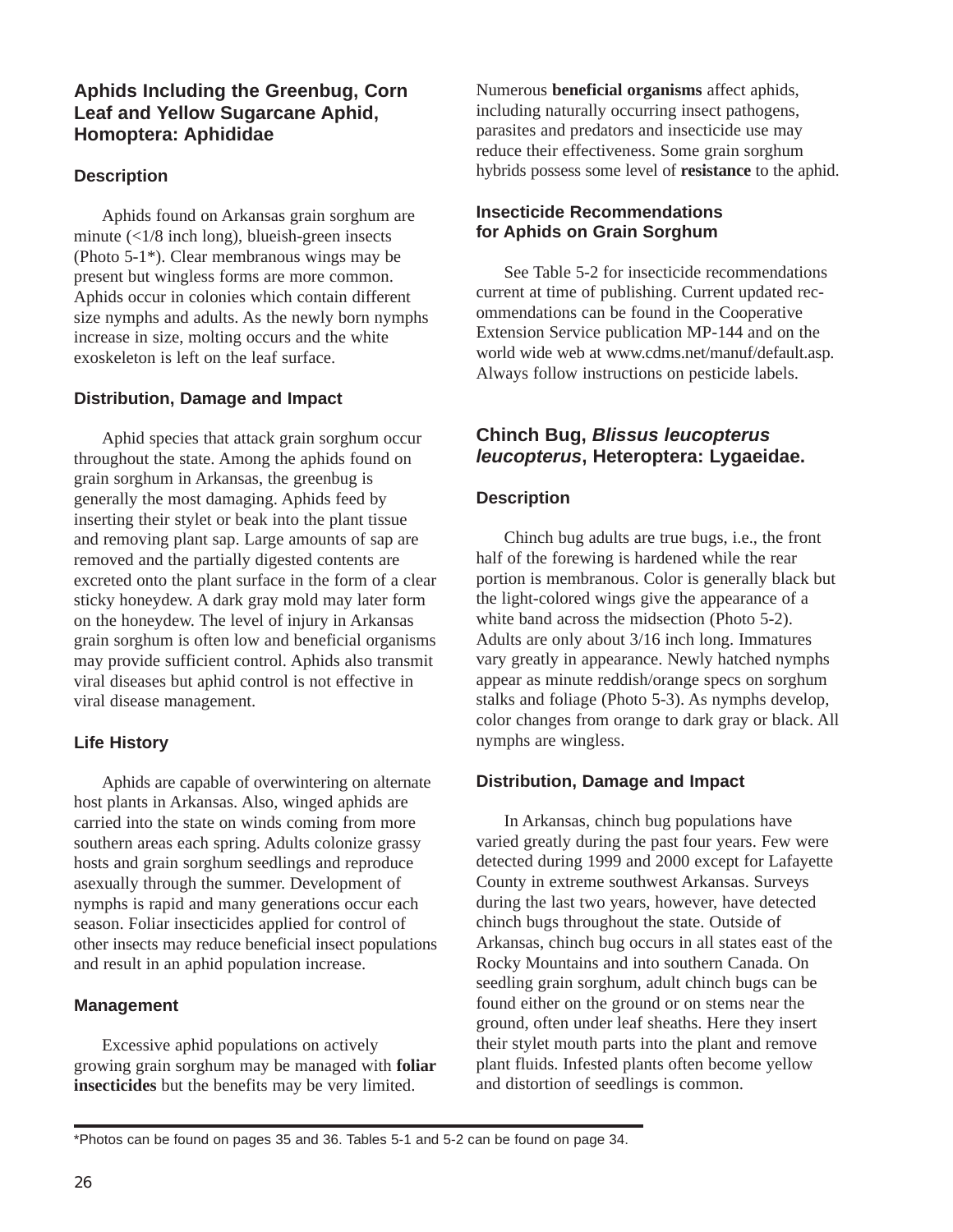#### **Life History**

Generally adult chinch bugs migrate from overwintering sites, including grasses, into seedling grain sorghum where they mate and begin egg laying. The orange nymphs emerge and by peeling back the lower leaves on seedlings, large numbers of nymphs can often be detected. Nymphs develop for a few weeks and form the winged adult. This process continues throughout the growing season. In Arkansas about three generations of chinch bug can develop each season.

#### **Management**

Chinch bug damage is generally greater under hot, dry conditions. Plants with **sufficient moisture**  are more able to outgrow the damage. Thus, irrigation during periods of drought may reduce the impact of chinch bugs on grain sorghum. Irrigation also may aid the uptake of insecticides applied to the seed or soil.

In areas with a history of chinch bug problems, it may be beneficial to use **seed treated with insecticide or to apply a soil insecticide** at planting. However, chinch bug populations may experience great fluctuations between years and preventative soil or seed insecticides may not always be justified. In areas with a history of chinch bug problems and where treated seed or soil insecticides are used, it is suggested that a small portion of the field be left untreated and periodically checked for chinch bug. The final approach at chinch bug management is with the use of **insecticide sprays** applied to the foliage of seedling grain sorghum.

The chinch bug threshold is variable and depends on the rate of plant growth and size. Slow growing smaller plants are most susceptible to severe damage. A general threshold for chinch bug has been established on seedlings less than 6 inches in height. Foliar treatments should be justified when 20 percent or more of the sampled plants harbor a minimum of two chinch bugs per plant. Fields should be sampled in several areas due to the variability in chinch bug distribution. Because the chinch bug is often found between the leaf sheath and stem, spray coverage is critical. Foliar insecticides must be applied in a minimum of 20 gpa and directed at the top of the seedling. Also, surfactants will likely increase effectiveness.

## **Insecticide Recommendations for Chinch Bug on Grain Sorghum**

See Tables 5-1 and 5-2 for insecticide recommendations current at time of publishing. Current updated recommendations can be found in the Cooperative Extension Service publication MP-144 and on the world wide web at www.cdms.net/manuf/default.asp. Always follow instructions on pesticide labels.

## **Cutworms Including the Black Cutworm, Agrotis ipsilon, Lepidoptera: Noctuidae**

# **Description**

Cutworm larvae are dark gray to black caterpillars that can generally be found just below the soil surface feeding on seedling grain sorghum. Although larvae are minute  $\left(\frac{1}{8} \text{ inch long}\right)$  at hatching, they are not likely to be detected until they are at least 1/2 inch long. At maturity, larvae are almost 1.5 inches in length (Photo 5-4). The caterpillars have three pair of true legs on the thorax and five pair of fleshy "prolegs" on the abdomen.

#### **Distribution, Damage and Impact**

Cutworms occur throughout the U.S. and throughout Arkansas. Recent surveys have detected large populations near Stuttgart and Des Arc. Larvae feed on emerging seedlings and often cut off the plant near or below the soil surface. Several adjacent plants within the drill line can be killed by a single cutworm. Also, rough or cloddy soil appears to harbor larger cutworm populations.

#### **Life History**

Cutworms generally are capable of overwintering as pupae in soil in Arkansas especially in southern counties. In addition to adults emerging in late winter from the overwintered pupae, adult moths fly into Arkansas from more southern states. Moths lay eggs on many weed hosts and crops, including grain sorghum. Newly hatched larvae can produce "shot holes" in grain sorghum foliage. Larger larvae often cut the seedling and feed below the soil surface. Where damage occurs, larvae can be detected by removing the upper layer of soil near a damaged plant. The number of generations per year varies from one to three depending on cutworm species.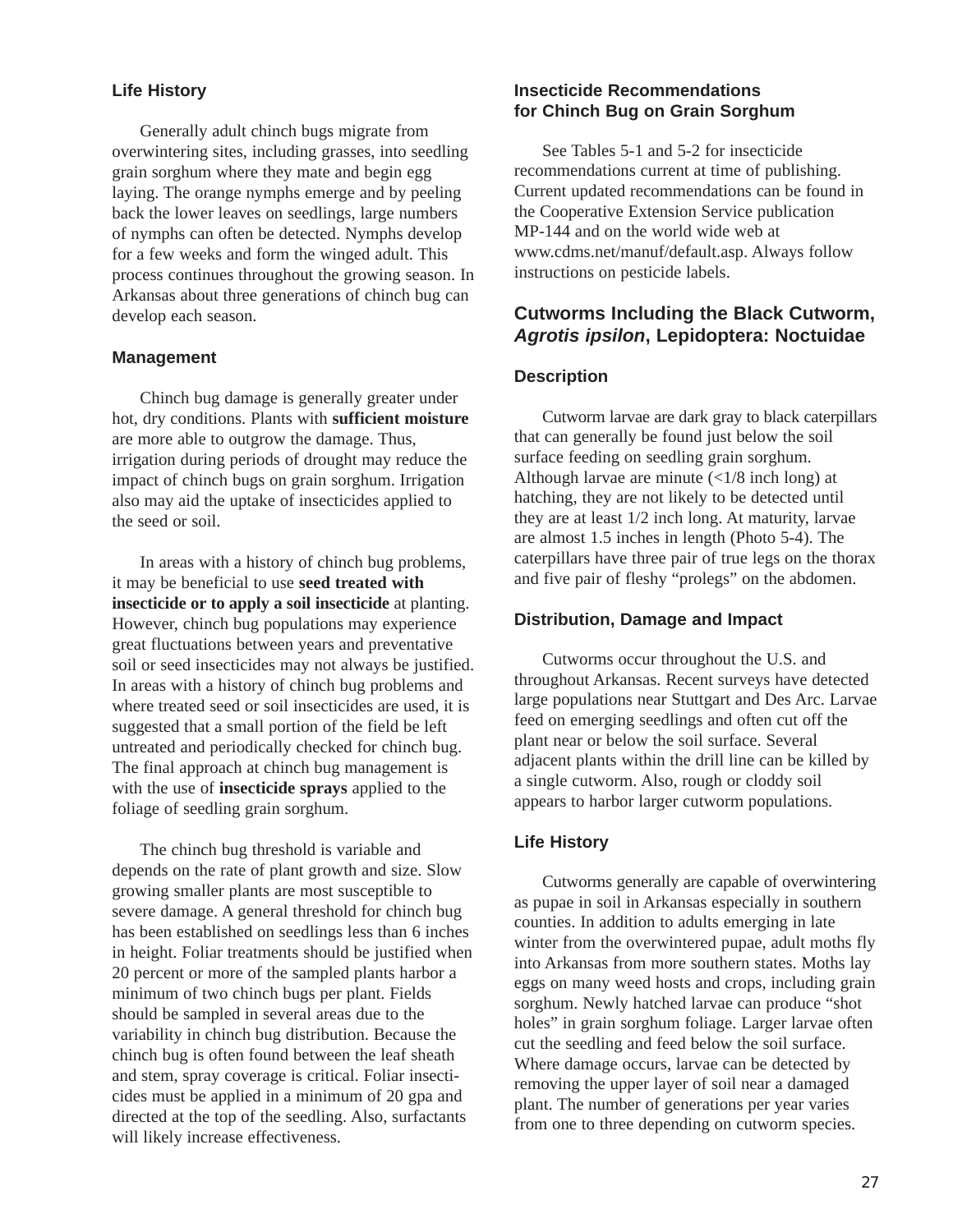#### **Management**

The first step in cutworm management is proper **crop rotation**. Grain sorghum that follows grain sorghum or planting grain sorghum in recently turned pastures tend to have more damage from cutworms. Also, adults are attracted to fields with weeds on which eggs are laid. Thus, **early seedbed preparation** prior to planting reduces the likelihood of cutworm damage. Providing a minimum of two weeks of host-free time prior to planting should reduce the attractiveness of the field to cutworm adults. No or reduced till fields are more susceptible to economic losses from cutworms.

Also, seed beds prepared during wet conditions are often cloddy. This may later harbor increased numbers of cutworms. Bed knockers or flat rolling beds can reduce the chances of developing damaging cutworm populations. In areas with histories of cutworm problems, **treated seed or soil insecticides**  applied at planting may be justified.**Foliar insecticide sprays** may be used to reduce cutworm populations but early scouting for damage is critical. Foliar insecticide sprays should only be used when the damage levels exceed the threshold of 6 to 8 percent of the seedlings with cutworm damage above the surface of the ground or 2 to 4 percent of the plants cut below the surface. Finally, insecticide success may be reduced when late stage larvae are targeted as most of their time is spent underground.

# **Insecticide Recommendations for Cutworms on Grain Sorghum**

See Tables 5-1 and 5-2 for insecticide recommendations current at time of publishing. Current updated recommendations can be found in the Cooperative Extension Service publication MP-144 and on the world wide web at www.cdms.net/manuf/default.asp. Always follow instructions on pesticide labels.

# **White Grub, Phyllophaga spp., Coleoptera: Scarabaeidae**

# **Description**

White grub is generally a term given to the larvae stage of a group of over 200 species of scarab beetles. Adult descriptions vary greatly but the most

common is referred to as the May beetle. These adults are commonly found at lights during late spring and summer nights. May beetles are about 1 inch long and tan to dark brown in color. Larvae are cream-colored scarabs with a tan head capsule and dark internal markings on the end of the abdomen (Photo 5-5). Six true legs are easily seen on the thorax.

# **Distribution, Damage and Impact**

White grubs occur in the soil of grain sorghum fields throughout Arkansas. Damage may occur when the grubs feed on underground roots. However, in recent surveys the impact of white grub has been minimal. Fields recently converted from pastures are most susceptible.

## **Life History**

The biology of white grubs varies greatly due to the many different species. In general, adults emerge in the spring, mate and deposit eggs in a cell below the soil line. Larvae hatch and can complete their development through the summer and fall or may take two or more years to mature. Pupation occurs in the soil.

#### **Management**

In south Arkansas **avoidance of recently plowed grassy fields**, including pastures, will reduce the attractiveness of the field to adult beetles. **Rotation** of grain sorghum with broadleaf crops, especially soybean, will reduce the likelihood of damage. Use of **treated seed** or **soil insecticides**  applied at planting may reduce larval populations but is not likely to be economically effective if directed only at the white grub.

# **Insecticide Recommendations for White Grub on Grain Sorghum**

See Table 5-1 for insecticide recommendations current at time of publishing. Current updated recommendations can be found in the Cooperative Extension Service publication MP-144 and on the world wide web at www.cdms.net/manuf/default.asp. Always follow instructions on pesticide labels.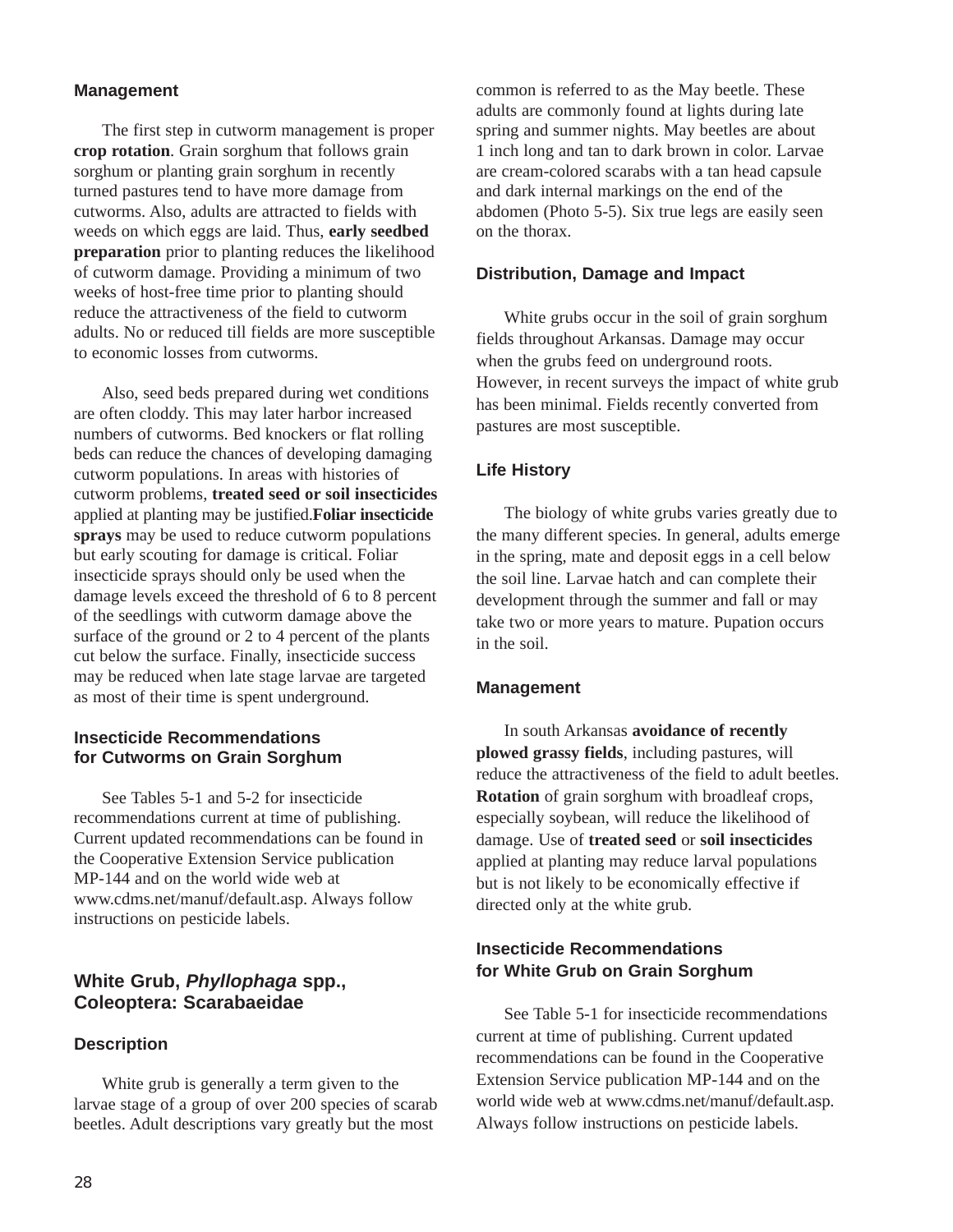## **Wireworm, Coleoptera: Elateridae**

#### **Description**

Several species of wireworms occur in Arkansas and descriptions of the different species vary. In general, wireworm adults, also known as click beetles, are dark brown hard-bodied beetles. The term "click" comes from the ability to snap the hinge between the thorax and abdomen resulting in a flip that rights the upturned insect. Size varies, but adult wireworms in grain sorghum are about 1.25 inches long. Larvae occur in the soil. Although the larvae of some species are white, the most common in Arkansas is tan and at maturity about 3/4 inch in length (Photo 5-6). True legs are evident and the head is somewhat flattened.

#### **Distribution, Damage and Impact**

Wireworms occur throughout the state but the major damage resulting from their feeding has been observed in Clay County in northeast Arkansas and near Paris in Logan County. Larvae feed on newly planted seed, emerging seedlings and can be found infesting the lower stems of larger grain sorghum plants. Damage in some fields has been substantial and at times fields have been replanted due to stand loss.

#### **Life History**

The biology of wireworms is also quite variable. Some species complete two generations per year while some require up to five years for a single generation. In general, adults emerge from overwintering larvae in the spring and search for grassy fields. Eggs are laid in the soil usually where grasses are available for the larvae to feed. When grain sorghum is planted, the seed and emerging seedlings are burrowed into. Seedlings can be weakened and killed. Wireworm larvae can be found by carefully digging up weak seedlings and searching the soil. In dry conditions wireworm larvae move deep into the soil and are difficult to detect.

#### **Management**

In Arkansas **avoidance of recently plowed grassy fields**, including pastures, will reduce the likelihood of damage from wireworms. **Crop rotations**, i.e., grain sorghum following a broadleaf like soybean, will reduce damage but with wireworms that require multiple years for development, damage may be substantial. Damage also is more severe in fields where seed are slow to germinate and where seedling growth is retarded. Thus, **delaying planting** until soil is warmer may reduce the impact of the wireworms. Although the use of **treated seed** and **soil insecticides** applied at planting may provide some control, wireworm problems persist in Clay County despite insecticide application. Foliar insecticide application to seedlings is of no benefit.

#### **Insecticide Recommendations for Wireworms on Grain Sorghum**

See Table 5-1 for insecticide recommendations current at time of publishing. Current updated recommendations can be found in the Cooperative Extension Service publication MP-144 and on the world wide web at www.cdms.net/manuf/default.asp. Always follow instructions on pesticide labels.

# **Sorghum Midge, Contarinia sorghicola, Diptera: Cecidomyiidae**

#### **Description**

The sorghum midge is generally the most damaging insect pest of grain sorghum in Arkansas and without management may devastate the crop. The adult sorghum midge is a minute  $\left\langle \frac{\langle 1/8 \rangle}{\langle 1/8 \rangle} \right\rangle$ long) orangish "gnat-like" fly which can be detected on flowering sorghum heads. Larvae are minute orange maggots found in the seed.

#### **Distribution, Damage and Impact**

The sorghum midge occurs worldwide and throughout Arkansas. Larvae feed directly on the developing seed and may destroy all seed within each sorghum head (Photo 5-7). Where high sorghum midge populations are left unmanaged, resulting damage may be severe and yield reduction may approach 100 percent.

## **Life History**

When temperatures climb into the 70s in late winter or spring, adult flies begin to emerge from old seed heads in which larvae have overwintered.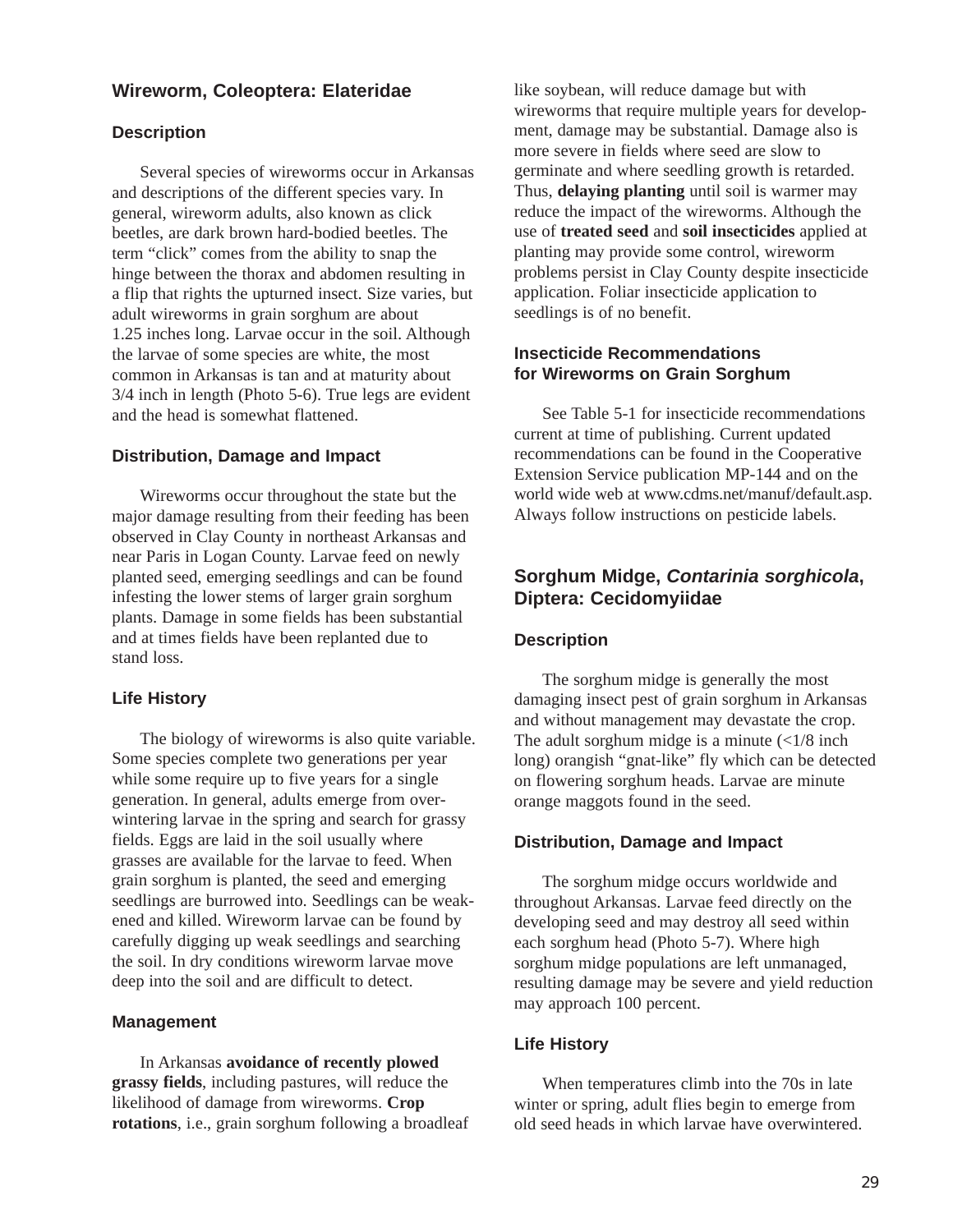Wild grasses, including johnsongrass, are the initial host plants and several generations can develop within these hosts prior to flowering of grain sorghum. Because of the limited availability of the wild hosts, midge populations generally remain below damaging levels in early summer. As early planted grain sorghum begins to flower, adult flies migrate into these fields, especially into the edge of the sorghum field immediately downwind from the wild host. The flies mate and each female midge can deposit up to 250 eggs in less than two days. Larvae emerge from the eggs within two days and burrow into the developing seed. Pupation occurs on the seed and lasts for about three days. The time required for a complete generation varies from two to three weeks depending on temperature. Thus midge populations can rapidly increase and later sorghum plantings may be severely infested.

## **Management**

The first choice of management should be **early and uniform planting**. In areas, or even within fields, where the period of sorghum flowering is extended, the sorghum midge can complete multiple generations on grain sorghum and build to damaging levels in late blooming fields. Because only the flowering stage is susceptible to midge attack, delaying subsequent grain sorghum plantings for five or six weeks may disrupt population increase. **Destruction of wild host plants, including johnsongrass**, early during the season may slow midge population development. Some **grain sorghum hybrids** possess some level of resistance to sorghum midge.

In fields with the potential for high yields and profit, it is important to scout for sorghum midge as soon as the plants begin to bloom. Scouting should be initiated when about 25 percent of the field begins to bloom. Sorghum heads on the field edges should be searched for the orangish flies. This can be accomplished by slowly approaching the plant and visually searching all sides of the head for adult midges. Also, placing a clear half-gallon plastic bag over the head and shaking the head in the bag will dislodge and capture adults. By carefully removing the bag and examining the contents, adults can be counted. Mornings with reduced winds are the best time for sampling. Within each field (80 acres or smaller) 100 heads should be counted with emphasis placed on the field borders.

The current economic threshold in Arkansas is an average of one adult sorghum midge per head. If the field possesses the potential for economic profit and the threshold is surpassed, **insecticide application** is likely warranted. Additional scouting should be completed at about two-day intervals until the soft dough stage. Adults detected at this stage are unable to infest the seed. Following harvest, grain sorghum **crop residue should be destroyed**  as larvae overwinter within seed.

# **Insecticide Recommendations for Sorghum Midge on Grain Sorghum**

See Table 5-2 for insecticide recommendations current at time of publishing. Current updated recommendations can be found in the Cooperative Extension Service publication MP-144 and on the world wide web at www.cdms.net/manuf/default.asp. Always follow instructions on pesticide labels.

# **Corn Earworm, Helicoverpa zea, Lepidoptera: Noctuidae**

# **Description**

Adults of the corn earworm, also known as the cotton bollworm, are light tan in color and are about 1.25 inches long. Moths generally have green eyes. Eggs are near white when laid but darken just prior to larvae emergence. Larvae initially are minute, about 1/16 inch, but at maturity can reach 1.75 inches in length. Three pair of true legs occur on the thorax and four pair plus an anal pair of prolegs are found on the abdomen (Photo 5-8). Color of larvae varies greatly. Mature larvae that have developed on foliage are mostly green while those developing on seed are reddish brown with longitudinal lines. The pupal stage occurs in soil and color ranges from light tan shortly after pupation to dark brown just prior to moth emergence.

# **Distribution, Damage and Impact**

All stages of the corn earworm can be found throughout Arkansas and resulting damage may be severe. This damage occurs in several forms, including foliar damage to young grain sorghum and direct damage to seed heads.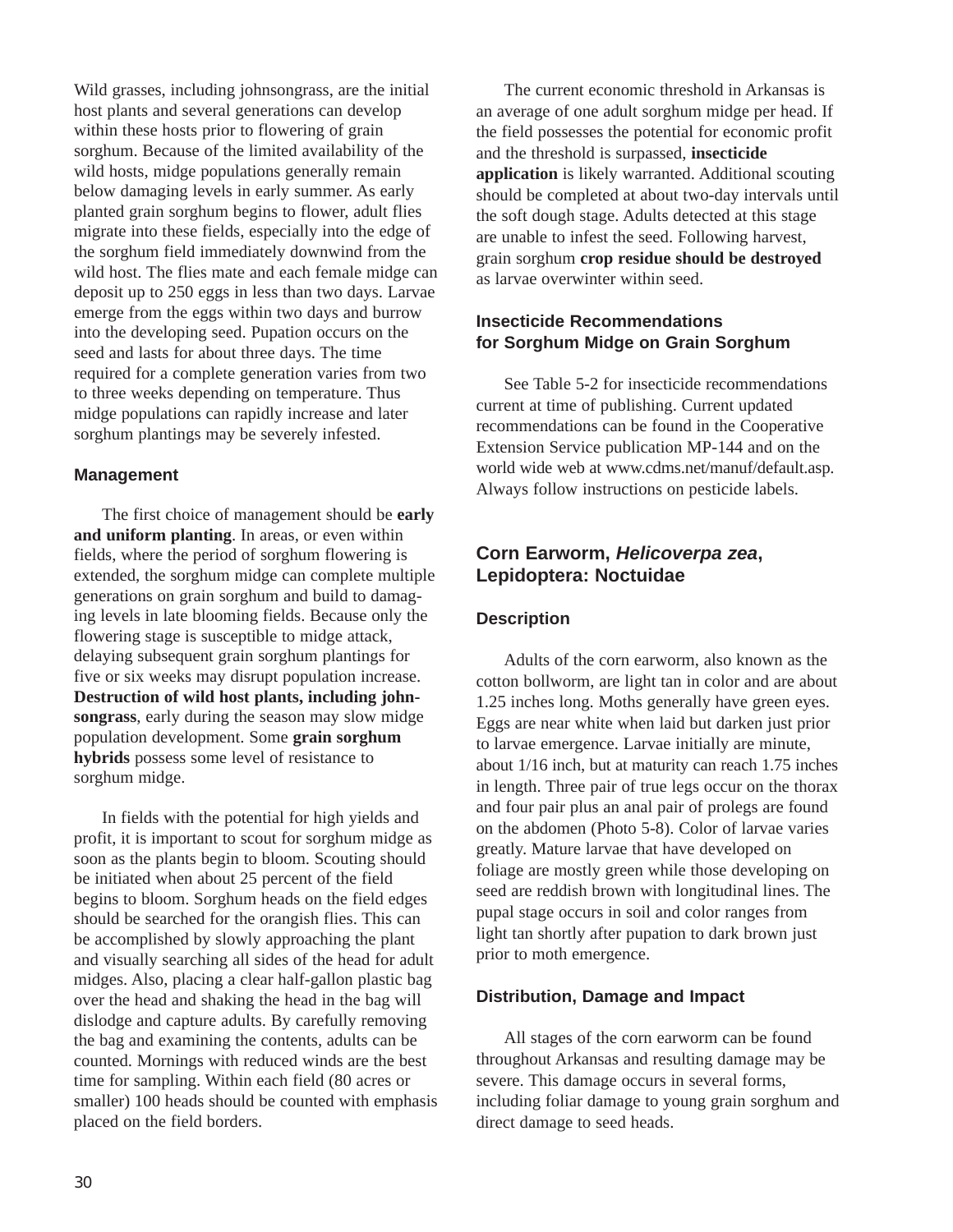#### **Life History**

Adults that are active in late winter arise from two sources, i.e., overwintering pupae and flights of moths from southern areas. Adults are attracted to many host plants but flowering plants are favored. Eggs are deposited on foliage of seedling grain sorghum and larvae may consume large amounts of foliage. When accurate counts are made, however, the percentage of seedling grain sorghum plants infested with corn earworm is generally very low and control is not feasible. Later generations deposit eggs during flowering and head formation and emerging larvae feed directly on seed. Regardless of host plant structure on which the larvae develop, mature larvae move to the ground and pupate within the upper 6 inches of soil. In Arkansas three or four generations occur each year.

#### **Management**

Lepidopterous caterpillars often feed within the heads of grain sorghum and visual examination of the head my not detect all larvae. By shaking the seed head over a white bucket, the larvae will be dislodged and can be more easily counted. At least 30 plants per 80 acre field should be sampled. Thresholds for caterpillars on grain sorghum heads vary greatly due to the profit potential of the crop. In general, when lepidopterous caterpillars (corn earworm, fall armyworm and sorghum webworm) number two or more per head in grain sorghum nearing maturity, **foliar insecticides** may be warranted. Use of foliar insecticides to reduce damage may not produce economic benefits and should only be used against high insect populations. Numerous **beneficial organisms** affect corn earworm, including naturally occurring insect pathogens, parasites and predators, and insecticide use may reduce their effectiveness. **Fall plowing** to destroy and bury crop residue will reduce overwintering populations of corn earworm. Finally, **"open headed" grain sorghum hybrids** better expose caterpillars to foliar insecticide sprays and to beneficial organisms.

## **Insecticide Recommendations for Corn Earworm on Grain Sorghum**

See Table 5-2 for insecticide recommendations current at time of publishing. Current updated recommendations can be found in the Cooperative

Extension Service publication MP-144 and on the world wide web at www.cdms.net/manuf/default.asp. Always follow instructions on pesticide labels.

# **Fall Armyworm, Spodoptera frugiperda, Lepidoptera: Noctuidae**

## **Description**

Fall armyworm adults are large bodied moths with dark gray forewings that have lighter banding. A light spot occurs near the apex of the forewings. Mature larvae are up to 1.5 inches long and are dark brown in color with numerous black spots (Photo 5-9). The head capsule has a distinct light-colored inverted "Y."

#### **Distribution, Damage and Impact**

Fall armyworm occurs throughout Arkansas and its impact on grain sorghum is similar to that of the corn earworm. This impact occurs in the form of direct damage to seed.

#### **Life History**

In early spring adults migrate into Arkansas from more southern states, mate and seek suitable host plants for egg laying. Eggs are laid in masses that contain up to a few hundred eggs. Emerging larvae feed for two to three weeks and then pupate just below the soil surface. Multiple generations occur each year.

#### **Management**

Lepidopterous caterpillars often feed within the heads of grain sorghum and visual examination of the head may not detect all larvae. By shaking the seed head over a white bucket, the larvae will be dislodged and can be more easily counted. At least 30 plants per 80 acre field should be sampled. Thresholds for caterpillars on grain sorghum heads vary greatly due to the profit potential of the crop. In general when lepidopterous caterpillars (corn earworm, fall armyworm and sorghum webworm) number two or more per head in grain sorghum nearing maturity **foliar insecticides** may be warranted. Use of foliar insecticides to reduce damage may not produce economic benefits and should only be used against high insect populations. Numerous **beneficial organisms** affect fall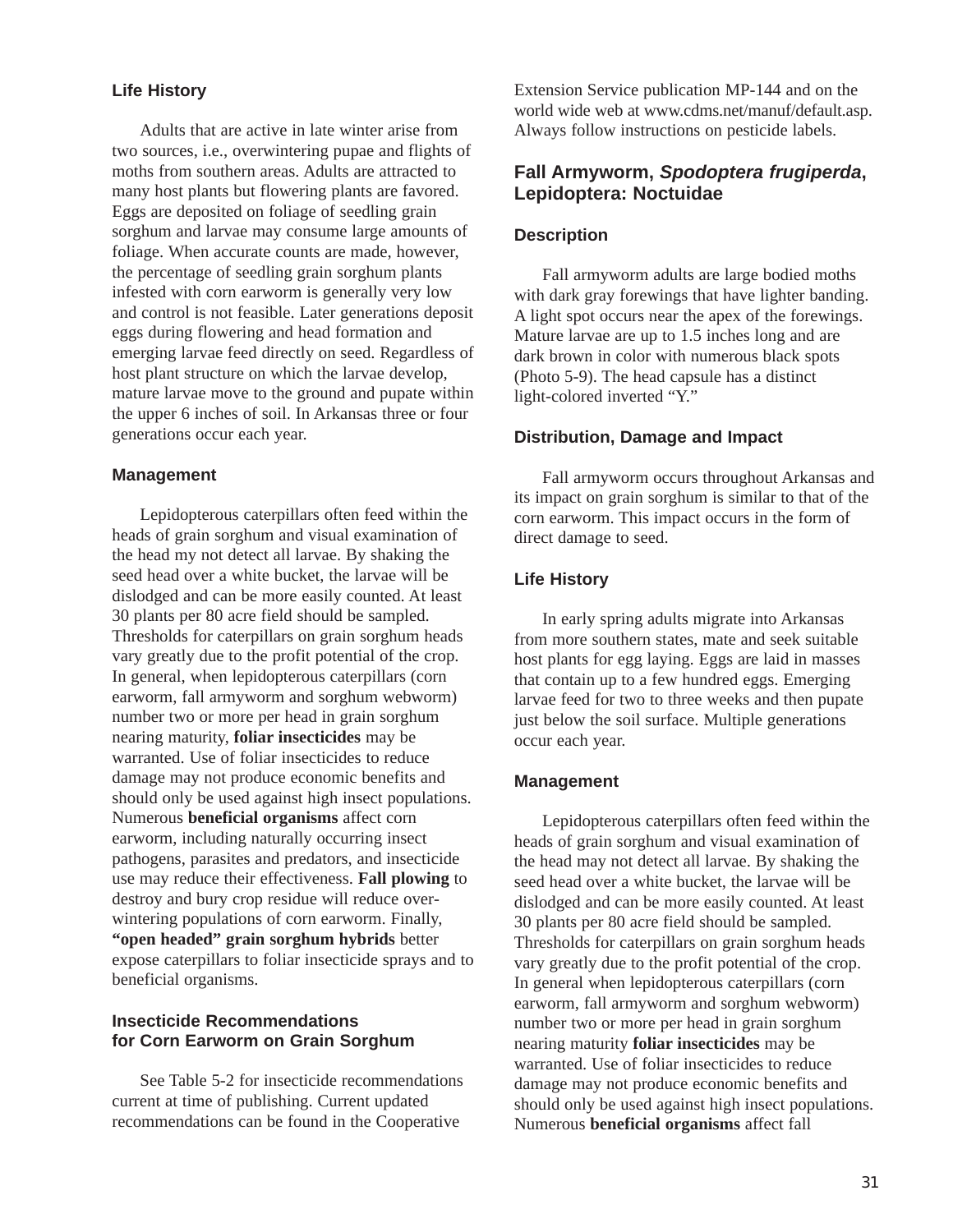armyworm including naturally occurring insect pathogens, parasites and predators and insecticide use may reduce their effectiveness. **Fall plowing** to destroy and bury crop residue will reduce overwintering populations of armyworm. Finally, **"open headed" grain sorghum hybrids** better expose caterpillars to foliar insecticide sprays and to beneficial organisms.

## **Insecticide Recommendations for Fall Armyworm on Grain Sorghum**

See Table 5-2 for insecticide recommendations current at time of publishing. Current updated recommendations can be found in the Cooperative Extension Service publication MP-144 and on the world wide web at www.cdms.net/manuf/default.asp. Always follow instructions on pesticide labels.

# **Sorghum Webworm, Nola sorghiella, Lepidoptera: Nolidae**

# **Description**

Adult sorghum webworms are white moths with a wingspan of about 1/2 inch. Larvae are smaller than corn earworm and fall armyworm larvae and at maturity are only about 1/2 inch long. Many setae occur on the sides and back of the caterpillar giving it a hairy appearance (Photo 5-10). Larval color is greenish to yellowish and four red to brown longitudinal lines occur on the back.

#### **Distribution, Damage and Impact**

The sorghum webworm occurs throughout the state and the larvae damage grain sorghum by feeding directly on the seed. Impact varies considerably but in recent years sorghum webworm has produced considerable damage in late planted sorghum in eastern Arkansas.

#### **Life History**

Little is known about the biology of the sorghum webworm in Arkansas. Based on information from adjacent states, the webworm overwinters in plant debris as larvae and moths emerge in late spring. Early generations may develop on grass hosts. Adults emerging from these alternate host plants migrate to late planted grain sorghum where they mate and lay eggs. The eggs

hatch in about five days and larvae feed on sorghum seed for about two weeks. Pupation occurs in plant debris and lasts for seven to ten days. The entire generation is about one month.

#### **Management**

Lepidopterous caterpillars often feed within the heads of grain sorghum and visual examination of the head may not detect all larvae. By shaking the seed head over a white bucket, the larvae will be dislodged and can be more easily counted. At least 30 plants per 80 acre field should be sampled. Thresholds for caterpillars on grain sorghum heads vary greatly due to the profit potential of the crop. In general when lepidopterous caterpillars (corn earworm, fall armyworm and sorghum webworm) number two or more per head in grain sorghum nearing maturity **foliar insecticides** may be warranted. If webworms are the only caterpillar found on grain sorghum, the threshold may be adjusted to five per head. Use of foliar insecticides to reduce damage may not produce economic benefits and should only be used against high insect populations. Numerous **beneficial organisms** affect webworm, including naturally occurring insect pathogens, parasites and predators, and insecticide use may reduce their effectiveness. **Fall plowing** to destroy and bury crop residue will reduce overwintering populations of webworm. Finally, **"open headed" grain sorghum hybrids** better expose caterpillars to foliar insecticide sprays and to beneficial organisms.

#### **Insecticide Recommendations for Sorghum Webworm on Grain Sorghum**

See Table 5-2 for insecticide recommendations current at time of publishing. Current updated recommendations can be found in the Cooperative Extension Service publication MP-144 and on the world wide web at www.cdms.net/manuf/default.asp. Always follow instructions on pesticide labels.

# **Stink bugs, Hemiptera: Pentatomidae**

#### **Description**

Several stink bugs, including the brown stink bug, the green stink bug, the southern stink bug and the rice stink bug, occur on grain sorghum in Arkansas. Stink bugs are true bugs having the front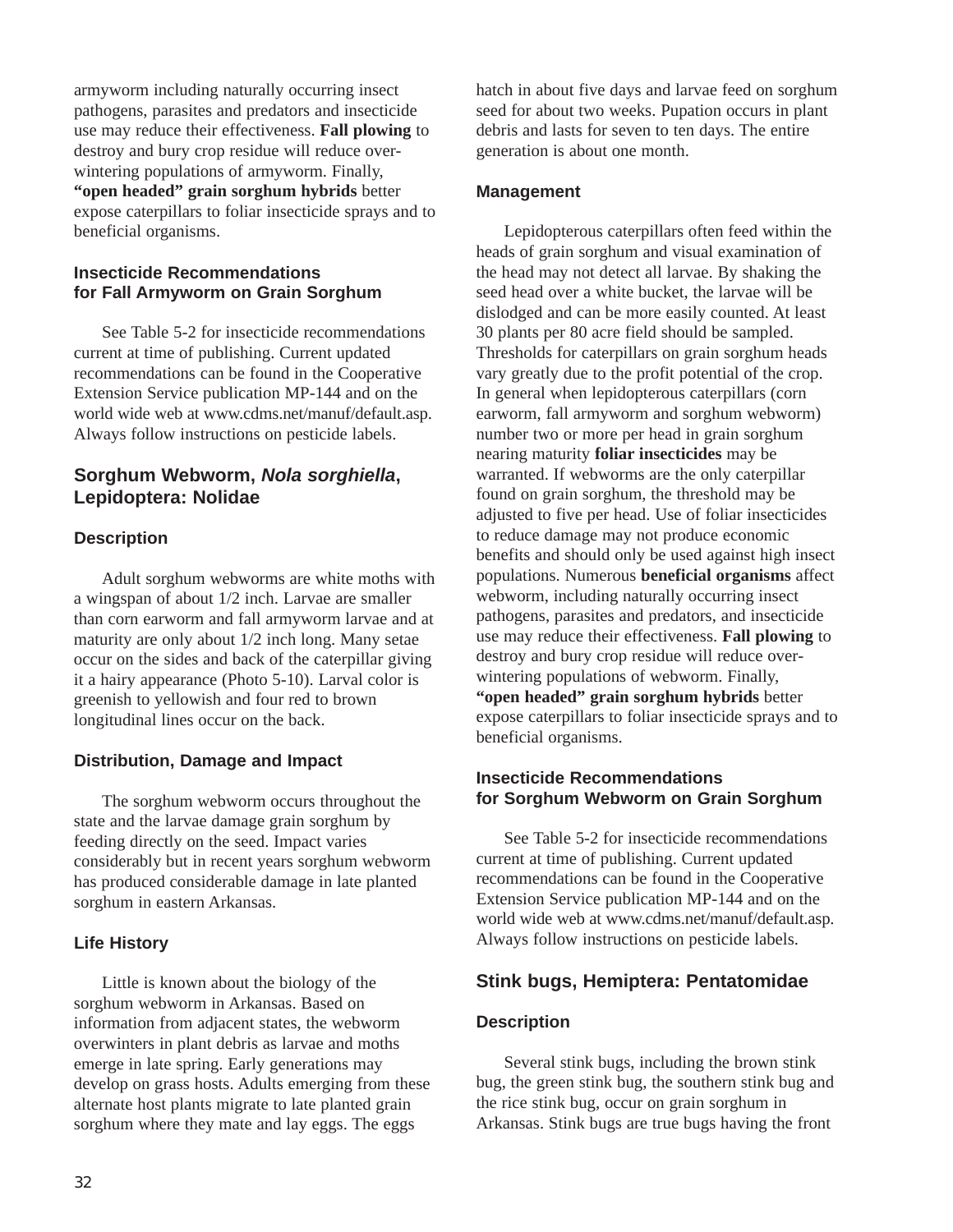half of the forewing hardened while the rear portion is membranous. Adults are about 1/2 inch long and color varies from tan to green depending on species (Photo 5-11). Immature stink bugs or nymphs resemble the adults but are wingless.

## **Distribution, Damage and Impact**

Stink bugs occur throughout Arkansas and impact grain sorghum production by feeding during early stages of seed formation. Soft seed is fed on by the bug inserting its stylet or beak into the seed and withdrawing partially digested plant material (Photo 5-12). After the seed hardens damage from stink bugs is minimal.

# **Life History**

Stink bugs overwinter as adults in plant debris located on field borders. In late winter or spring when temperatures approach 70 degrees, adults become active, mate and females begin to deposit eggs. Each female can deposit several hundred eggs on weed hosts. Nymphs emerge and feed on alternate hosts and cultivated plants for over one month before they form wings and disperse. In Arkansas several generations are produced each year. Populations can build to high levels in late summer and fall. Grain sorghum in early stages of head formation can sustain considerable damage during this period.

#### **Management**

**Destruction of overwintering sites** may play a role in stink bug population development. Because adult bugs are strong flyers, however, this practice may have little benefit. The most practical management tactic is use of **foliar insecticides**. Fields should be scouted for adult and immature stink bugs from flowering to maturity. Because of the clumped distribution of stink bug populations, efforts to scout entire fields should be undertaken. A minimum of 30 sorghum heads should be shaken into a white bucket and the stink bugs should be counted. The recommended threshold in Arkansas is five stink bugs per sorghum head. As seed mature this number should be greatly increased, i.e., 16. Numerous **beneficial organisms** affect stink bug populations, including some beneficial stink bugs, and insecticide use may reduce their effectiveness.

#### **Insecticide Recommendations for Stink Bugs on Grain Sorghum**

See Table 5-2 for insecticide recommendations current at time of publishing. Current updated recommendations can be found in the Cooperative Extension Service publication MP-144 and on the world wide web at www.cdms.net/manuf/default.asp. Always follow instructions on pesticide labels.

# **References**

- Flint, M.L. 1990. *Pests of the Garden and Small Farm*. Univ. of California, Oakland, CA. 276 pp.
- Foster, R. and B. Flood. 1995. *Vegetable Insect Management*. Meister Publishing Co., Willoughby, OH. 206 pp.
- Howard, R.J., J.A. Garland, and W.L. Seaman. 1994. *Diseases and Pests of Vegetable Crops in Canada*. Entomol. Sco. of Canada, Ottawa, Canada. 554 pp.
- Steffey, K.L., M.E. Rice, J. All, D.A. Andow, M.E. Gray, and J.W. Van Duyn. 1999. *Handbook of Corn Insects*. Entomol. Soc. of America, Lanham, MD. 164 pp.
- Sorensen, K.A. and J.R. Baker. 1994. *Insect ad Related Pests of Vegetables*. North Carolina State Univ., Raleigh, NC. 180 pp.

# **Acknowledgments**

Dr. William Johnson, formerly with the University of Arkansas Cooperative Extension Service, has provided much information used in this manual. Several county agents including Hank Chaney, Mitch Crow, Roger Gipson, Brent Griffin, Brady Harmond, Kevin Lawson, Bob Rhodes, Larry Stauber, Eugene Terhune, Andy Vangilder and Joe Vestal, have assisted in locating insect damaged fields and in data collection. The majority of grain sorghum research plots have been located at the Cotton Branch Station, Claude Kennedy, Director.

Funding for recent sorghum insect studies and for production of this manual was provided by the Corn/Grain Sorghum Promotion Board. The authors also are ultimately indebted to the grain sorghum producers of the state of Arkansas who have permitted use of their fields and supplied funds through their check off program to the Board.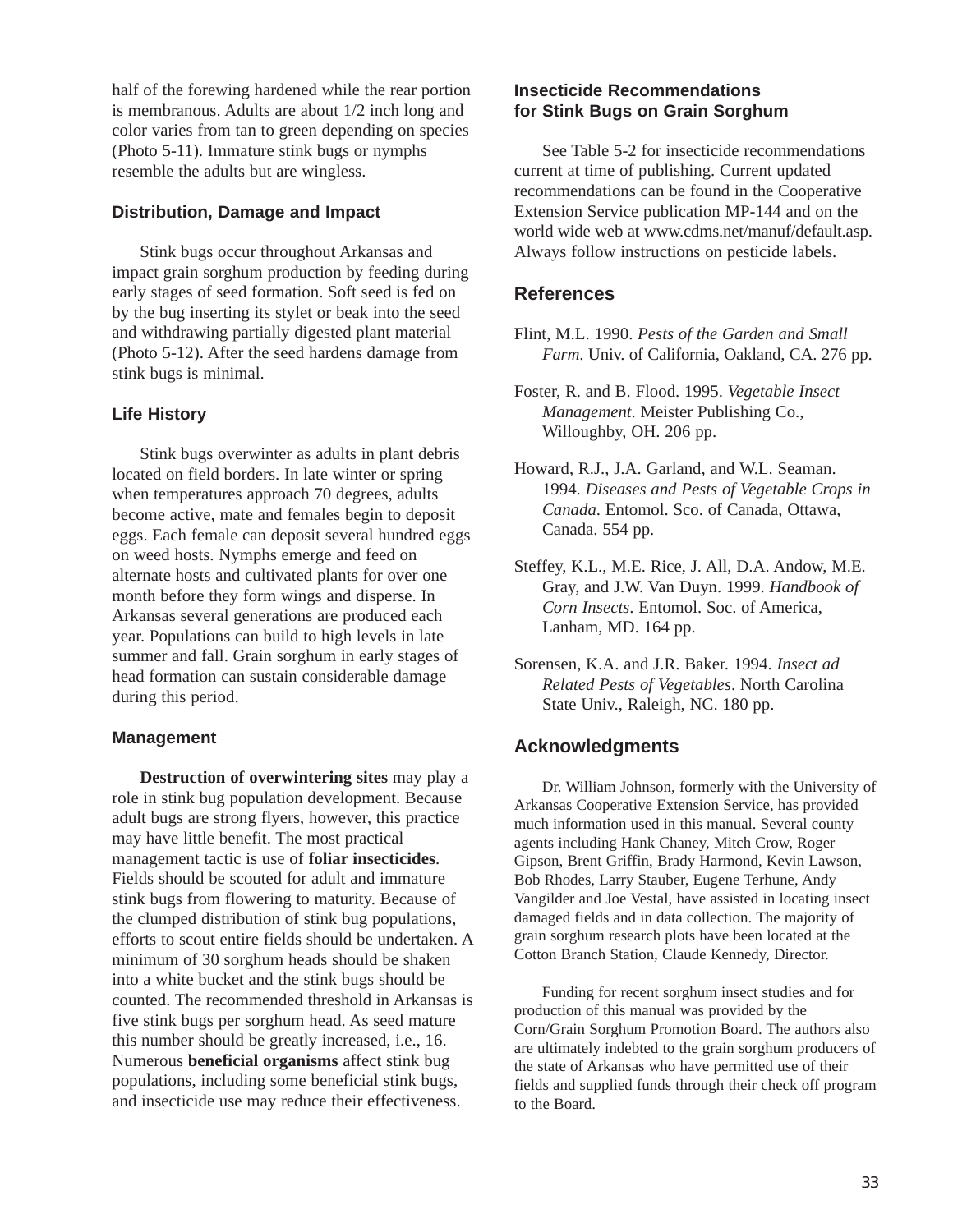| Table 5-1. 2003 Recommendations for Insecticides Applied to Soil at Grain<br>Sorghum Planting. |                                              |        |               |         |               |          |  |  |  |  |  |
|------------------------------------------------------------------------------------------------|----------------------------------------------|--------|---------------|---------|---------------|----------|--|--|--|--|--|
| <b>Insecticide</b>                                                                             | <b>Amount of Product</b><br>per 1000 row ft. | Aphids | Chinch<br>Bug | Cutworm | White<br>Grub | Wireworm |  |  |  |  |  |
| Lorsban 15G                                                                                    | $4-12$ oz.                                   |        | X             | X       |               |          |  |  |  |  |  |
| Cruiser 5FS*                                                                                   | 5.1 oz./100 lb. seed                         | X      | X             |         |               | X        |  |  |  |  |  |
| Counter 15G                                                                                    | 7 oz.                                        | X      | X             |         | X             | X        |  |  |  |  |  |
| Gaucho*                                                                                        |                                              | X      | X             |         |               | X        |  |  |  |  |  |
| Temik 15G                                                                                      | $7.5$ oz.                                    | X      | X             |         |               |          |  |  |  |  |  |
| *Seed treatment                                                                                |                                              |        |               |         |               |          |  |  |  |  |  |

| Table 5-2. 2003 Recommendations for Insecticides Applied to Grain Sorghum Foliage. |                           |        |               |          |                  |                 |                   |                    |            |  |  |
|------------------------------------------------------------------------------------|---------------------------|--------|---------------|----------|------------------|-----------------|-------------------|--------------------|------------|--|--|
| <b>Insecticide</b>                                                                 | <b>Amount</b><br>per acre | Aphids | Chinch<br>Bug | Cutworms | Sorghum<br>Midge | Earworm<br>Corn | Fall<br> Armyworm | Sorghum<br>Webworm | Stink Bugs |  |  |
| Asana XL                                                                           | 2.9-9.6 fl. oz.           |        | X             | X        | X                | X               |                   |                    |            |  |  |
| Baythroid 2EC                                                                      | $1.0 - 2.8$ oz.           |        | X             | X        | X                | X               | X                 | X                  | X          |  |  |
| Fury                                                                               | 1.4-2.9 fl. oz.           |        | X             | X        | X                | X               | X                 | X                  | X          |  |  |
| Karate 2.08 CS                                                                     | $0.96 - 1.92$ oz.         |        | X             | X        | X                | X               | X                 | X                  | X          |  |  |
| Lannate 2.4 LV                                                                     | 0.75-1.5 pts.             |        |               |          | X                | X               | X                 | X                  |            |  |  |
| Lannate SP                                                                         | $0.25 - 0.5$ lbs.         |        |               |          | X                | X               | X                 | X                  |            |  |  |
| Lorsban 4E                                                                         | $0.5 - 2$ pt.             | X      | X             | X        | X                | X               | X                 | X                  |            |  |  |
| Mustang Max                                                                        | 1.28-4.0 oz.              |        | X             | X        | X                | X               | X                 | X                  | X          |  |  |
| <b>Warrior T</b>                                                                   | 1.92-3.84 fl. oz.         |        | X             | X        | X                | X               | X                 | X                  | X          |  |  |
| Dimethoate 2.67                                                                    | $0.75 - 1.5$ pts.         | X      |               |          |                  |                 |                   |                    |            |  |  |
| Malathion 57                                                                       | $1.5$ pts.                | X      |               |          |                  |                 |                   |                    |            |  |  |
| Sevin XLR                                                                          | $1-2$ qts.                |        | X             | X        |                  | X               | X                 | X                  |            |  |  |

# **Photo Descriptions**

The following descriptions correspond to the numbered photographs on the next two pages.

- 5-1 Adult and immature aphids.<br>5-2 Adult chinch bug on grain so
- Adult chinch bug on grain sorghum foliage.
- 5-3 Chinch bug nymph.
- 5-4 Mature cutworm larvae.<br>5-5 Mature white grub larvae
- Mature white grub larvae.
- 5-6 Mature wireworm larvae.
- 5-7 Sorghum midge damage on grain sorghum heads.
- 5-8 Mature corn earworm larvae feeding on grain sorghum.
- 5-9 Mature fall armyworm larvae feeding on grain sorghum.
- 5-10 Sorghum webworm larvae feeding on sorghum seed.
- 5-11 Adult stink bug.<br>5-12 Stink bug feedin
- Stink bug feeding on sorghum seed.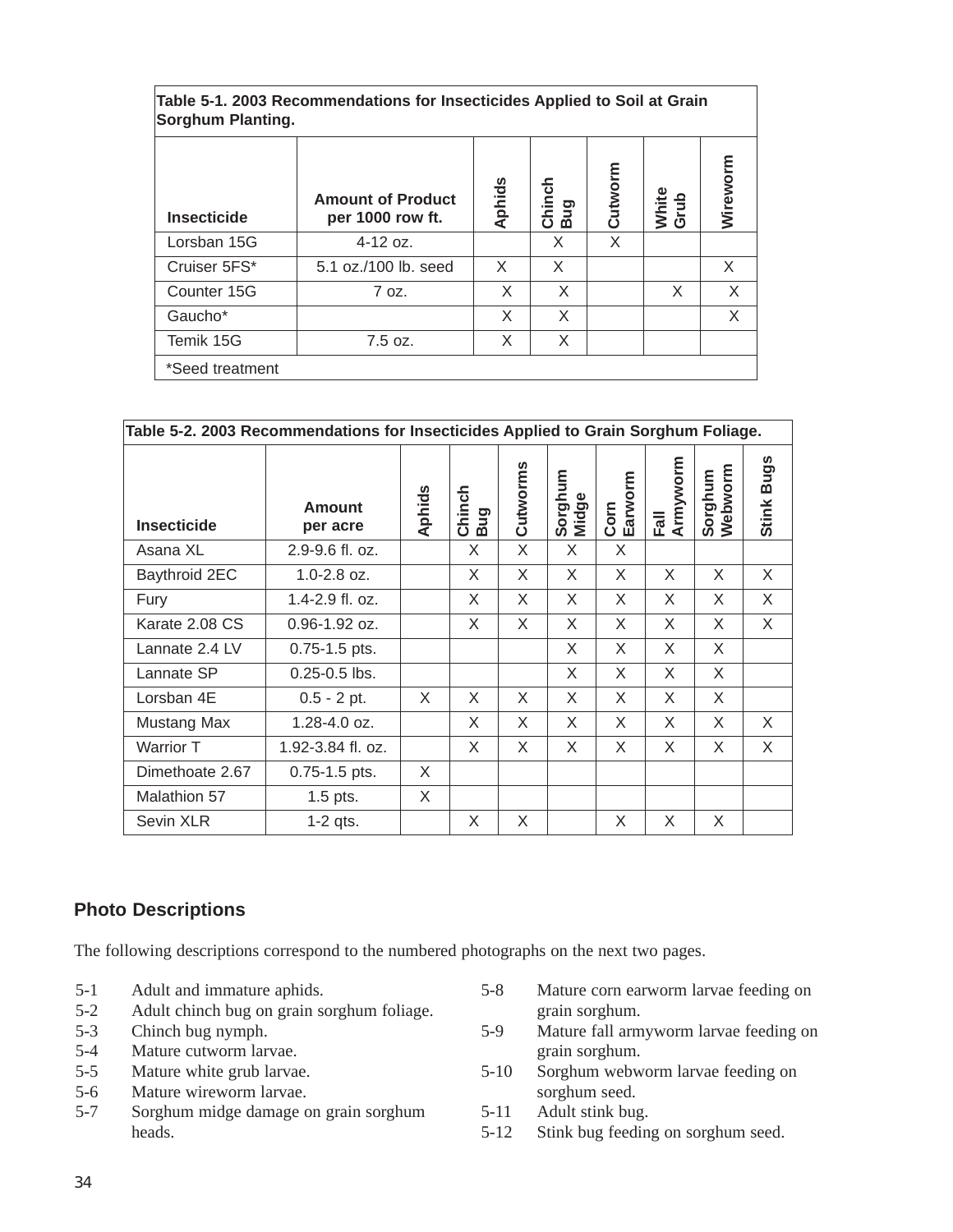**Photogaphs are referenced throughout Chapter 5 – Major Insect Pests of Grain Sorghum in Arkansas and Their Management**